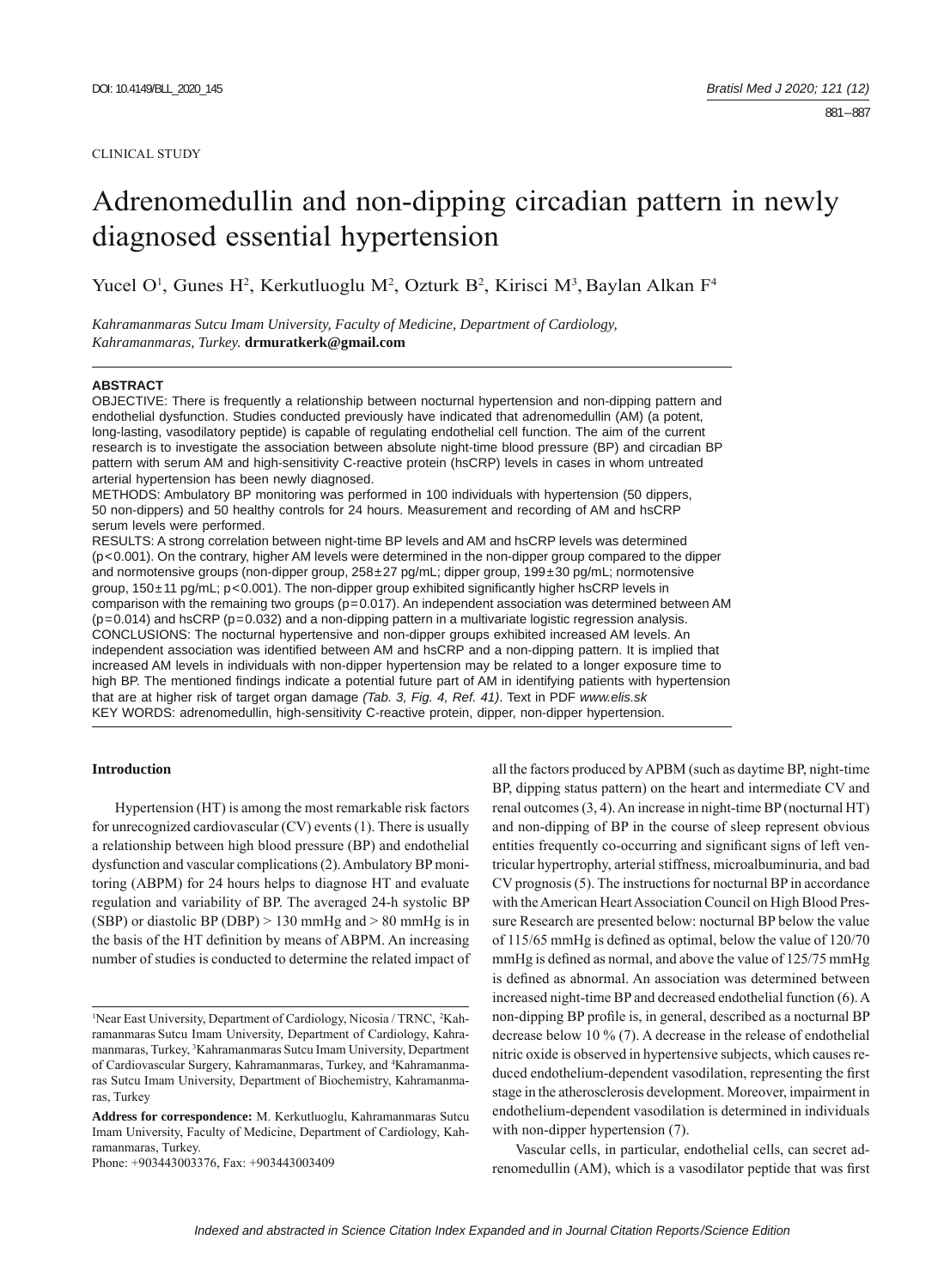## 881 – 887

identified from human pheochromocytoma (8-10). AM exhibits its activity in the cardiovascular system by means of receptor complexes consisting of the receptor activity modifying proteins and calcitonin receptor-like receptor. In vessels, the receptors for AM are expressed in endothelial as well as smooth muscle cells (11, 12). AM causes endothelium-dependent and -independent vasodilation, which depends on species and vascular beds (10).

In the present research, a relationship between absolute nighttime BP and circadian BP pattern and serum levels of AM and highsensitivity C-reactive protein (hsCRP) was examined in subjects in whom untreated arterial hypertension had been newly diagnosed.

#### **Methods**

# *Study population and design*

Prospective screening of 117 cases from the cardiology polyclinic was performed. 100 patients with hypertension at the age between 18 and 75 years were enrolled in the study. 14 patients were excluded from the study (one patient with suspected adrenal adenoma, nine patients having accompanying diseases, four patients having obstructive sleep apnea, and three patients that were taking drugs having side effects). Following an ABPM evaluation for 24 hours, the cases were separated into two groups, including a dipper and a non-dipper group. Office  $BP \ge 140$  mmHg and/or  $\ge 90$ mmHg (the average of two appropriate readings or more measured on a minimum of two visits) was determined in all cases with hypertension included in the study. The diagnosis was made recently in all patients with hypertension that had not received antihypertensive therapy previously. Furthermore, 50 healthy controls with normotensive ABPM were included in the current research.

Criteria for exclusion from the study are presented below; patients refusing to participate in the research, and patients having secondary HT, systolic dysfunction of the left ventricle (ejection

fraction less than 50%), diabetes, atrial fibrillation, history of coronary artery disease or angina, malignancy, moderate to severe valvular diseases, identified chronic obstructive pulmonary disease and obstructive sleep apnea (exclusion of obstructive sleep apnea was performed if obesity, daytime insomnia, and loud snoring were absent; in case of the presence of the mentioned conditions, the individual was directed to the chest diseases department for the purpose of excluding obstructive sleep apnea), moderate-severe renal (predicted glomerular filtration rate less than  $60$  mL/min) and hepatic dysfunction (in case of cirrhosis or alanine aminotransferase and/or aspartate aminotransferase  $> 3 \times$  ULN and total bilirubin  $> 2 \times$  ULN), active inflammatory diseases, chronic pharmacological treatment (such as lipid reducing and anti-inflammatory medications), and addiction to alcohol or substances.

Approval for the present research was obtained from the Institutional Ethics Committee of Maras Sutcu Imam University, and written informed consent was acquired from each participant. The research was conducted in accordance with the principles specified in the Declaration of Helsinki.

#### *Ambulatory blood pressure measurement*

After measuring an office BP level, a 24-h ABPM (Bravo HR ABP Sun Tech Medical Inc., Morrisville, NC, USA) was performed in all patients included in the study. A suitable cuff size was selected for every patient. Measurement of BP was performed at 15-min intervals during the day (6:00 am to 10:00 pm) and at 30-min intervals at night (10:00 pm to 6:00 am). In case of less than 80 % valid measurements, the subjects were excluded from the study. HT was diagnosed in case of the presence of one of the issues indicated below: (1) averaged 24-h SBP > 130 mmHg and/or DBP > 80 mmHg, (2) averaged daytime SBP > 135 mmHg and/or DBP > 85 mmHg, or (3) averaged night-time SBP > 120 mmHg and/or DBP > 70 mmHg. A decrease smaller than 10 % in SBP between the daytime and night-time hours was described as a non-dipper pattern.

#### *Collection of blood samples and biochemical analysis*

Collection of peripheral venous blood samples was performed from the antecubital vein at the time of admission. Measurement of baseline creatinine concentration, platelet count, white blood cell count, and hemoglobin level was performed. On the first morning following admission, measurement of hsCRP, lipid profile and other biochemical parameters was carried out by employing standard methods. Immediate centrifugation of the blood samples taken for AM was performed, and serum was kept at the temperature of –80°C until analysis was conducted.

Serum levels of AM were measured using a human adrenomedullin enzyme-linked immunosorbent assay (Sunred Biological

|  |  |  | Tab. 1. Baseline characteristics of the study population. |  |  |  |  |
|--|--|--|-----------------------------------------------------------|--|--|--|--|
|--|--|--|-----------------------------------------------------------|--|--|--|--|

|                                            | Control $(n=50)$    | Dipper $(n=50)$      | Non-dipper $(n=50)$ | p       |  |  |
|--------------------------------------------|---------------------|----------------------|---------------------|---------|--|--|
| Age, years                                 | $53\pm7.2$          | $49.2 \pm 6.1$       | $49.4 \pm 5.1$      | 0.195   |  |  |
| Men, $n$ $\left(\frac{9}{6}\right)$        | 15(42%)             | $21(60\%)$           | 16(46%)             | 0.307   |  |  |
| Body mass index, kg/m <sup>2</sup>         | $22.8(20.3 - 24.4)$ | $22.1(19.9-25.8)$    | $21.7(19.3 - 25.7)$ | 0.105   |  |  |
| Smokers, $n$ $\left(\frac{9}{6}\right)$    | $8(22.9\%)$         | $4(11.4\%)$          | $4(11.4\%)$         | 0.307   |  |  |
| Total cholesterol, mg/dL                   | 184.9±39.4          | 197.4±48.6           | 192.3±39.4          | 0.469   |  |  |
| LDL cholesterol, mg/dL                     | $130.2 \pm 39.4$    | $132.2 \pm 40.8$     | $135.8 \pm 35.7$    | 0.826   |  |  |
| HDL cholesterol, mg/dL                     | $46(30-76)$         | $44(30-72)$          | $44(30-95)$         | 0.863   |  |  |
| Triglycerides, mg/dL                       | 108 (48–294)        | $152(46-253)$        | $129(55 - 300)$     | 0.055   |  |  |
| Creatinine, mg/dL                          | $0.7(0.5-1.4)$      | $0.8(0.5-1.3)$       | $0.7(0.4-1.1)$      | 0.441   |  |  |
| Fasting glucose, mg/dL                     | $89(77-116)$        | $85(69-109)$         | $85(51-112)$        | 0.188   |  |  |
| Haemoglobin, g/dL                          | $14.2 \pm 1.5$      | $14.8 \pm 1.1$       | $14.2 \pm 1.7$      | 0.135   |  |  |
| White blood cell count, $10^3/\text{mm}^3$ | $8.2(4.8-11.4)$     | $8.1(4.8-10.6)$      | $8.1(5.0-14.4)$     | 0.830   |  |  |
| Adrenomedullin, pg/mL                      | $150 \pm 11.2$      | $199 \pm 30.1$       | 258±27.4            | < 0.001 |  |  |
| HsCRP, mg/L                                | $2.9(0.1-15.0)$     | $4.1(0.1-11.0)$      | $6.0(1.0-13.84)$    | 0.017   |  |  |
| Echocardiographic parameters:              |                     |                      |                     |         |  |  |
| Interventricular septum, mm                | $9.9(7.3-11.8)$     | $10.5(8.1-13.2)$     | $10.8(7.9-13.5)$    | 0.019   |  |  |
| Posterior wall, mm                         | $9.5(7.1-11.1)$     | $10.4(8.3-12.4)$     | $10.5(7.8-12.9)$    | 0.022   |  |  |
| LV end diastolic diameter, mm              | $46(39-56)$         | $45(39-51)$          | $46(39-60)$         | 0.667   |  |  |
| LV mass index, $g/m2$                      | 83.3 (56.9–156.2)   | $91.6(47.8 - 137.1)$ | $97.5(63.8 - 151)$  | 0.017   |  |  |

All values are presented as mean and Standard deviation, median value (minimum–maximum) or number (percentage). HsCRP – high-sensitivity C-reactive protein; HDL – high-density lipoprotein; LDL – low-density lipoprotein; LV – left ventricular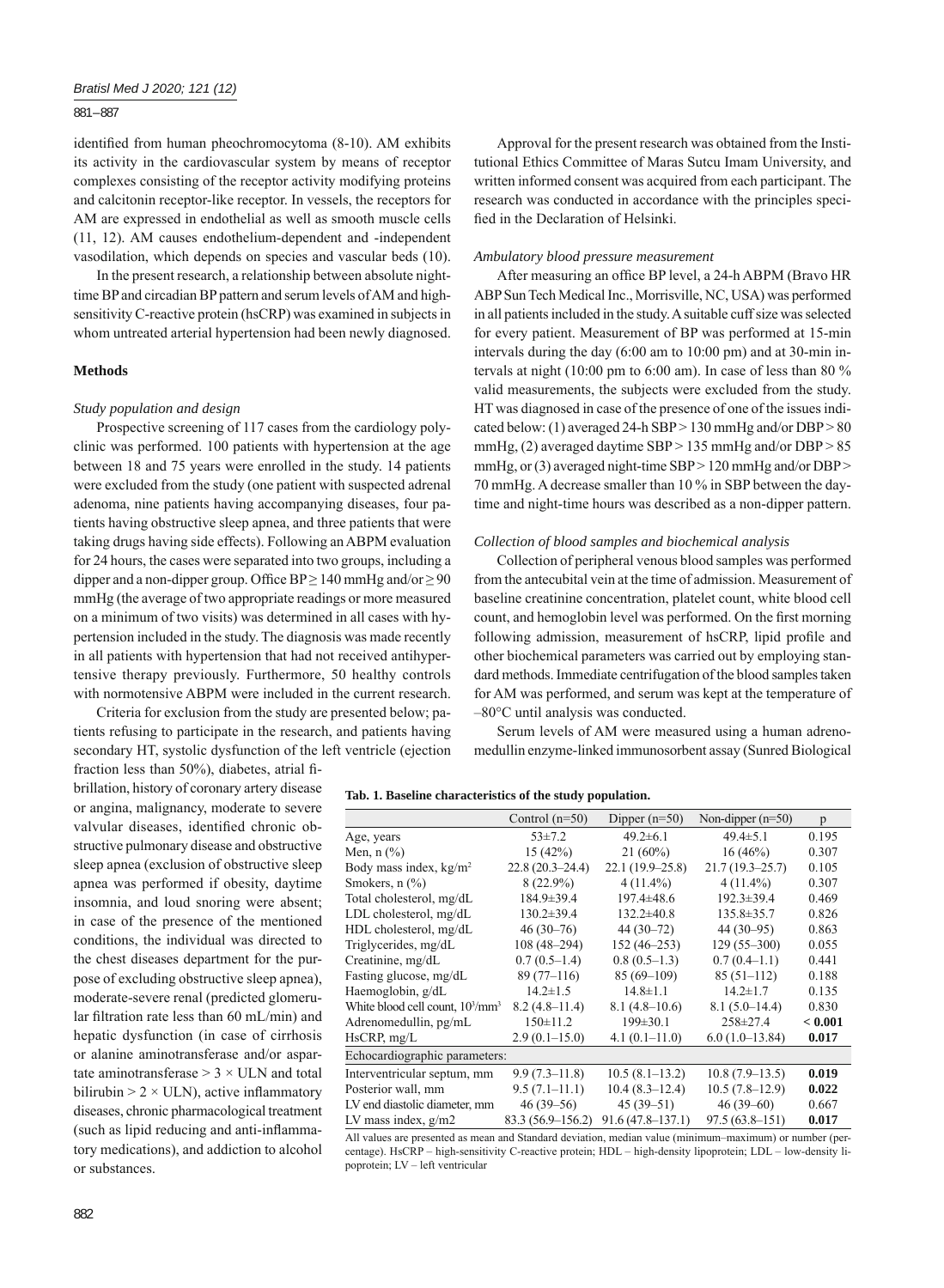

**Fig. 1. A. Comparison of serum adrenomedullin levels with average systolic night-time blood pressure; B. Comparison of serum high -sensitivity C-reactive protein (hsCRP) levels with average systolic night-time blood pressure.**

Technology Co., Shanghai, PRC) in accordance with the manufacturer's instructions.

#### *Statistical analysis*

For conducting statistical analyses, the Statistical Package for the Social Sciences for Windows 21.0 (SPSS Inc., Chicago, IL, USA) was utilized. The Kolmogorov–Smirnov test was used to determine whether the continuous variables showed a normal distribution. Variables that showed a normal distribution were presented as mean and standard deviation, while variables that did not display a normal distribution were presented as median (minimummaximum) values. Descriptive statistics are presented as a percentage and absolute values. An  $x^2$  test was utilized for comparing basal characteristics. Where suitable, a one-way analysis of variance (ANOVA) or Kruskal–Wallis test was carried out to compare the three groups in terms of continuous variables. Dunn's procedure was used to determine subgroup differences (for not normally distributed data). Data analysis was performed for the purpose of revealing whether there was an independent association between AM and the risk of non-dipper HT by means of univariate logistic and multivariate logistic regression models. Univariate analyses took such variables as body mass index, age, gender, hemoglobin,

**Tab. 2. 24-hour ambulatory blood pressure values of dipper and nondipper groups.**

|                      | Dipper<br>$(n=50)$ | Non-dipper<br>$(n=50)$ | р       |
|----------------------|--------------------|------------------------|---------|
| DaytimeSBP, mmHg     | $150 \pm 7$        | $152 \pm 8$            | 0.934   |
| Daytime DBP, mmHg    | $91 \pm 7$         | $93 \pm 4$             | 0.599   |
| Night-time SBP, mmHg | $130 \pm 7$        | $144\pm8$              | < 0.001 |
| Night-time DBP, mmHg | $81 + 7$           | $88 + 4$               | < 0.001 |
| 24-h SBP, mmHg       | $147 + 8$          | $150+9$                | 0.120   |
| 24-h DBP, mmHg       | $92 \pm 5$         | $93\pm9$               | 0.703   |
| Nocturnal dip        | 19%                | 6%                     | < 0.001 |

All values are presented as mean and Standard deviation or percentage; SBP – systolic blood pressure, DBP – diastolic blood pressure

hsCRP, LV mass index (LVMI), smoking, creatinine, and fasting blood glucose into account. Covariates with  $p < 0.1$  from univariate logistic regression were included for conducting the multivariate analysis. Receiver operating characteristic (ROC) analysis was conducted for the purpose of determining the most sensitive AM cutoff level to identify subjects having non-dipper HT.  $p < 0.05$ was accepted as statistically significant. Post hoc power analysis was carried out based on AM results (effect size: 0.60, alpha: 0.05), revealing an 86 % study power with the assumption of the parent distribution as a Laplace distribution.

# **Results**

Table 1 presents information on the participants' demographic, laboratory, and echocardiographic properties. Higher serum triglyceride levels were detected in patients with hypertension compared to control subjects. However, the difference was found to be insignificant ( $p > 0.05$ ) (Tab. 1). The groups did not differ between each other in terms of the demographic characteristics, lipid profile, complete blood count, and creatinine ( $p > 0.05$ ). As a result of the echocardiographic evaluation, it was determined that the hypertensive group had a thicker LV wall than the control group. Moreover, higher LVMI was identified in hypertensive patients in comparison with healthy controls ( $p = 0.017$ ). The dipper and nondipper groups did not differ significantly with regard to daytime and 24-h average SBP and DBP readings (Tab. 2). Normal daytime and night-time BP levels and normal nocturnal dip (average daytime BP  $125 \pm 9/82 \pm 5$  mmHg, average night-time BP  $108 \pm 10$  $4/72$  mmHg, average nocturnal dip  $13\%$ ) were identified in the control group. A non-dipping pattern accompanied statistically significant high nocturnal BP ( $p < 0.001$ ).

There was a significant difference between the three groups in terms of AM levels ( $p < 0.001$ ). A significant positive association was found between average systolic night-time BP levels and AM ( $r = 0.482$ ,  $p \le 0.001$ ) and hsCRP ( $r = 0.426$ ,  $p \le 0.001$ ) (Fig.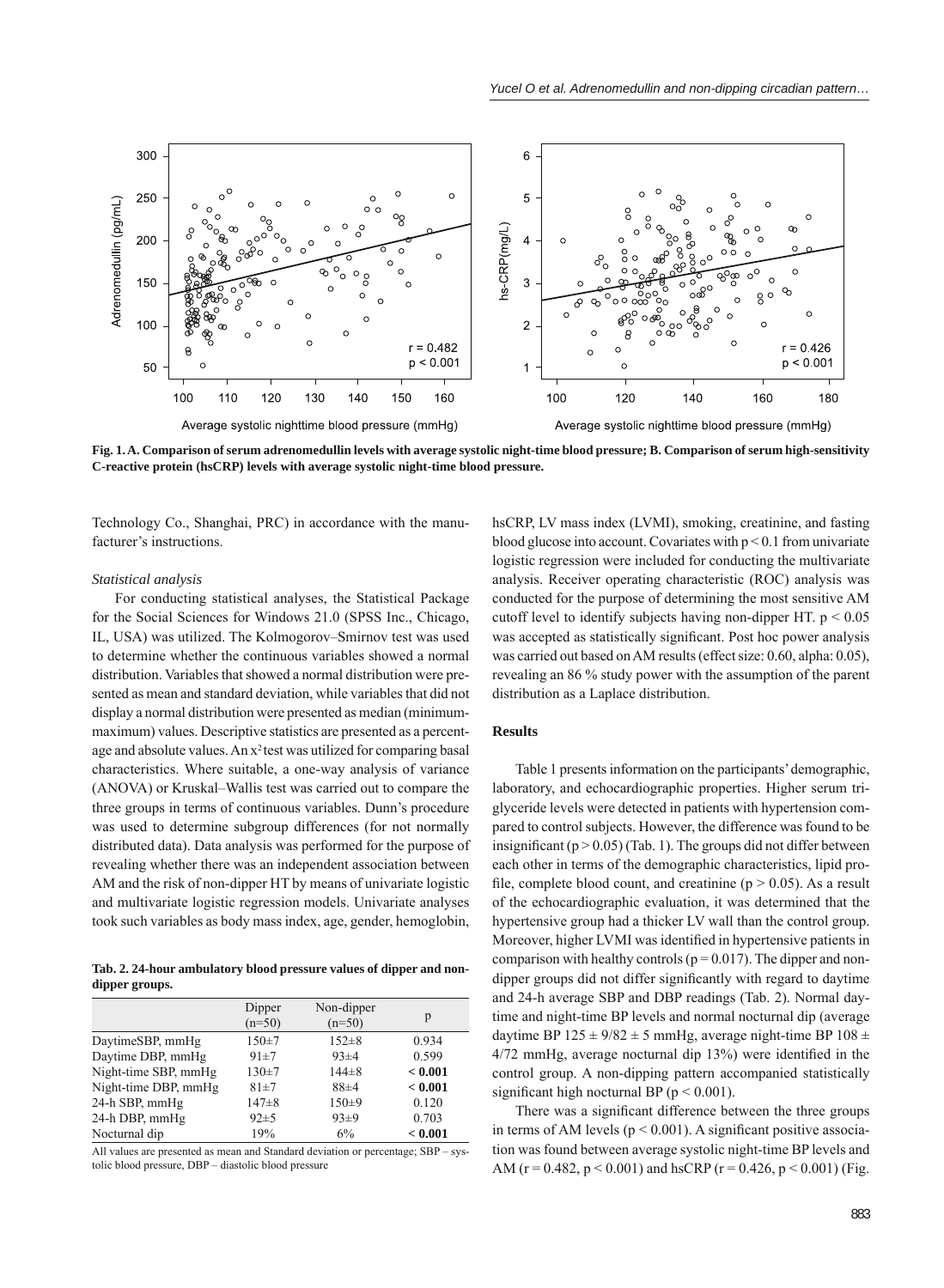881 – 887

**Tab. 3. Univariate and multivariate logistic regression analysis of associations between nondipping status and variables in hypertensive patients.**

|                 | Univariate regression analysis |       | Multivariate regression analysis |       |  |
|-----------------|--------------------------------|-------|----------------------------------|-------|--|
| Variables       | $\beta$ (95% CI)               | p     | $\beta$ (95% CI)                 | p     |  |
| Adrenomedullin  | 1.009<br>$(1.002 - 1.015)$     | 0.004 | 1.009<br>$(1.003 - 1.015)$       | 0.014 |  |
| <b>HsCRP</b>    | 1.221<br>$(1.045 - 1.426)$     | 0.017 | 1.201<br>$(1.005 - 1.435)$       | 0.032 |  |
| Age             | 1.034<br>$(0.975 - 1.097)$     | 0.260 |                                  |       |  |
| Femalesex       | 0.561<br>$(0.217 - 1.449)$     | 0.233 |                                  |       |  |
| Smoking         | 1.000<br>$(0.229 - 4.361)$     | 1.000 |                                  |       |  |
| Haemoglobin     | 0.736<br>$(0.522 - 1.038)$     | 0.081 | 0.777<br>$(0.532 - 1.137)$       | 0.194 |  |
| Fasting glucose | 0.975<br>$(0.940 - 1.011)$     | 0.177 |                                  |       |  |
| Creatinine      | 0.209<br>$(0.016 - 2.718)$     | 0.231 |                                  |       |  |
| <b>LVMI</b>     | 1.015<br>$(0.991 - 1.040)$     | 0.225 |                                  |       |  |
| BMI             | 0.787<br>$(0.608 - 1.018)$     | 0.068 | 0.789<br>$(0.589 - 1.056)$       | 0.111 |  |

BMI – body mass index; CI – confidence interval; LVMI – leftventricular mass index; HsCRP – high-sensitivity C-reactive protein

1A, B). As a result of a pairwise comparison, whereas higher AM levels were determined in the non-dipping group in comparison with the dipper HT and control groups, there was not a significant difference between the dipper HT and control groups in terms of AM levels ( $p > 0.05$ ) (Fig. 2). Significantly higher serum hsCRP levels were detected in the non-dipper group compared to the remaining groups (Fig. 3). As a result of a pairwise comparison, significantly higher hsCRP levels were identified in the non-dipper group compared to the dipper group. However, the dipper and control groups did not differ significantly ( $p > 0.05$ ). A positive



**Fig. 2. Comparison of serum adrenomedullin levels in non-dippers compared with dippers and controls; NS – non-signifi cant.**

association was found between plasma AM levels and hsCRP in hypertensive patients  $(r = 0.247, p = 0.039)$ . As a result of conducting multivariate analysis with adjustment for possible confounding variables, an independent association was found between higher AM and hsCRP levels and a non-dipping pattern (Tab. 3). ROC analysis demonstrated that AM levels above 229 pg/ mL are capable of predicting a non-dipping status ( $p < 0.001$ ) as presented in Figure 4 (sensitivity:  $85\%$ ; specificity:  $72\%$ ; area under the curve:  $0.804$ ;  $95\%$  confidence interval: (0.698–0.919).

#### **Discussion**

As a result of the present research, it was revealed that absolute night-time BP and AM levels were positively correlated. At the same time, subjects with non-dipper hypertension had higher serum AM levels compared to dipper hypertensive and normotensive subjects. Therefore, there was an independent association between

serum AM levels and the non-dipping status. As far as we know, the current research is the first study that examines the association between blood AM levels and absolute night-time BP levels and daily circadian BP patterns.

The endothelium is essential for maintaining vascular homeostasis, and endothelial dysfunction takes part in the development and progression of CV diseases (13). AM causes endotheliumdependent and -independent vasodilation, that depends on species and vascular beds (10). The PI3K/Art/NO/cGMP pathway, the activation of cGMP-stimulated protein kinase G and/or the generation of a vasodilator prostanoid (possibly prostacyclin) (10, 14, 15) mediate endothelium-dependent vasodilation caused by AM, while endothelium-independent vasodilation caused by AM includes the opening of  $K<sup>+</sup>$  channels ( $K<sup>+</sup>$  channels activated



Fig. 3. Comparison of serum high-sensitivity C-reactive protein **(hsCRP) levels in non-dippers compared with dippers and controls; NS – non-signifi cant.**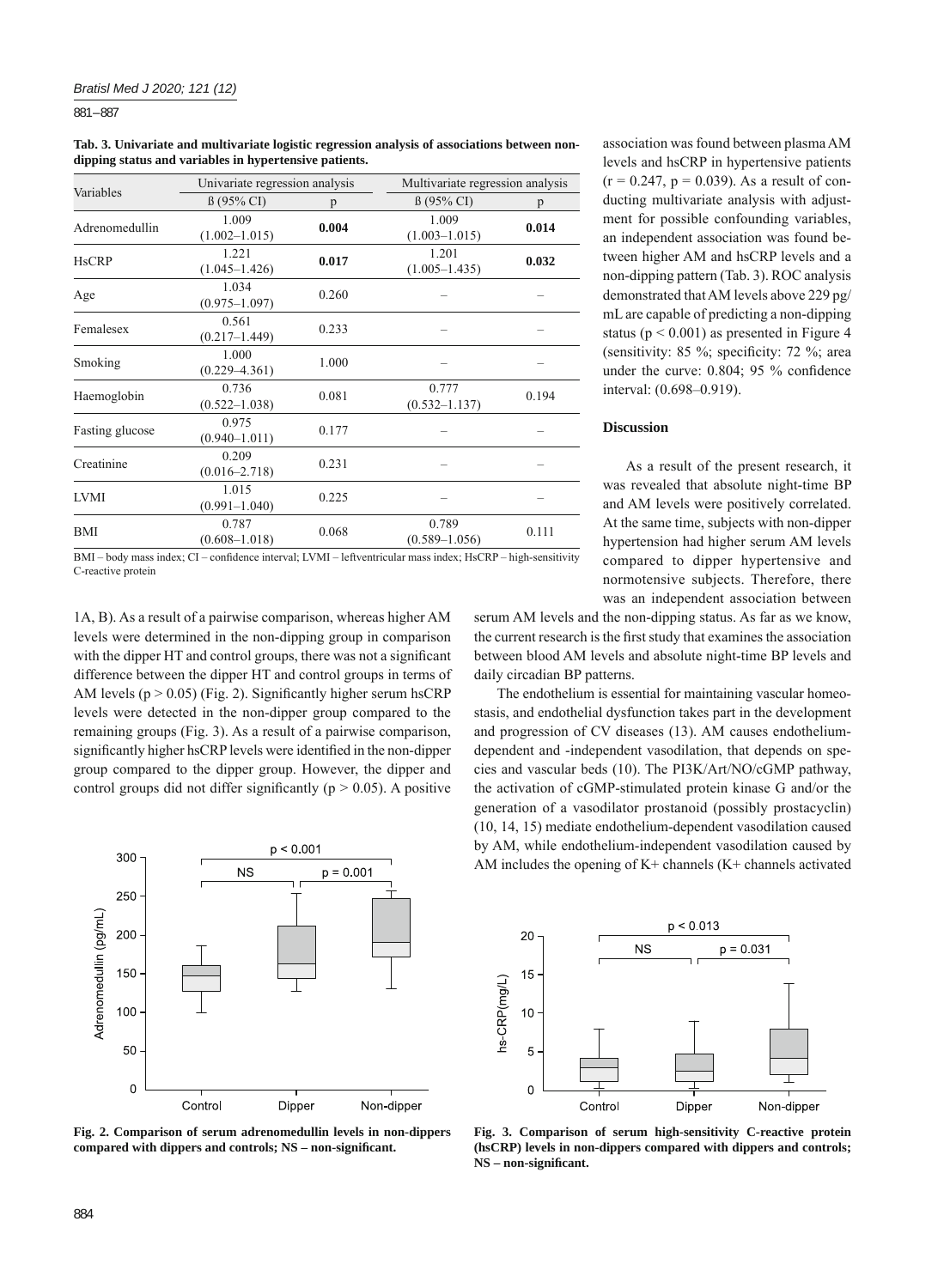

**Fig. 4. Receiver operatingc haracteristic curve of adrenomedullin for predicting non-dipper hypertension.**

by calcium or K+ channels sensitive to ATP, possibly depending on vascular beds) and the activation of cAMP-dependent protein kinase A (10, 16). Along with a vasodilator impact, AM was demonstrated to prevent angiotensin II-induced ROS production by NAPDH (17), and mice with AM deficiency developed insulin resistance because of an increase in ROS (18). AM takes part in protecting the bone marrow-derived mononuclear cell and endothelial progenitor cells from apoptosis and has a vascular protective function (19,20). Moreover, AM has a protective impact on endothelial barrier function and causes a decrease in endothelial permeability as a reaction to inflammation and endotoxin (21–25).

There is a correlation between nocturnal HT and nocturnal non-dipping pattern with inflammation and endothelial dysfunction (6, 26–27). The clinical relevance of nocturnal HT and nondipping status in subjects with hypertension is based on its confirmed correlation with more severe target organ damage and an increase in risk for CV events (28–29). Numerous studies have shown that LV hypertrophy, increased pulse wave velocity, carotid intima-media thickness, and microalbuminuria are more common in individuals having nocturnal HT and a non-dipping BP pattern (30–31). According to Kato et al (32), plasma levels of AM begin to increase with vascular inflammation, and subsequently, vascular inflammation occurs – accordingly, endothelial damage/dysfunction and atherosclerosis develop. In the phase in question, an increase in blood pressure is observed. Therefore, the increased AM level can be a harbinger of hypertension, and an increase in AM can be observed with developing atherosclerosis. Actually, considerably high AM levels are determined in cases having severe atherosclerotic diseases, e.g. peripheral arterial occlusive disease (33). Furthermore, the hypothesis in question is supported by the results indicating that there is a positive correlation between plasma AM levels and pulse wave velocity, which represents a marker of arterial stiffness (34). In the hypertension stage, the synthesis of AM is stimulated by high blood pressure itself, and AM levels are more increased by the accompanying

target organ damage. Elevation of plasma AM levels is observed in hypertensive subjects and patients having heart failure, atherosclerotic vascular diseases, and acute myocardial infarction, with a close association between the plasma level and the disease severity (35–37). There is also a correlation between elevated plasma AM levels and a worse prognosis in subjects having heart failure and acute myocardial infarction (38, 39). The mentioned results indicate a close association between the plasma level of AM and damage to the cardiovascular system. In the current research, an independent correlation was found between AM levels and a non-dipping pattern. Due to high inflammatory activity, the non-dipper group exhibited significantly higher hsCRP levels, and there was an independent association between them and the nondipping pattern. On the contrary, a positive and graded association was determined between hsCRP and average night-time BP levels. Increased AM levels in nocturnal and non-dipper HT subjects are regarded as markers of inflammatory response and endothelial dysfunction. In the current research, the impact of higher nighttime BP levels on AM might be considerable in the non-dipper group. In spite of the fact that the dipper and non-dipper groups did not differ in terms of average 24-h BP, increased hsCRP and AM levels could be associated with an increase in sympathetic tone. Endothelial dysfunction and autonomic nervous system imbalance frequently occur together in case of developing HT (40). Research conducted previously has demonstrated that the activated sympathetic system inhibits a reduction in nocturnal BP and is considered to take a significant part in endothelial activation (41). In the present research, subjects having nocturnal HT and/or a non-dipper pattern were subjected to more endothelial damage because of an overall hypertensive status during the day and night, which might explain a decrease in adropin levels. The mentioned and previous results indicate that adropin could be a dynamic biomarker of endothelial activation because of a hypertensive state.

Although higher AM levels were determined in subjects having dipper HT in comparison with the control group in the present research, they were not statistically significant. The result in question seems to contradict the research conducted previously. Nevertheless, it is thought that the present situation may originate from a comparatively low number of patients in the current research and the absence of the classification of patients with hypertension with regard to the circadian BP pattern in previous research.

#### **Study limitation**

The small sample size constitutes the major limitation of the current study. Prospective studies with a higher number of patients can distinctly indicate whether patients with hypertension at high risk can be predicted by AM. Furthermore, the findings of the present research would be much more robust in terms of the quantification of endothelial dysfunction. Another limitation of the study is not having measured pro-inflammatory markers. At the same time, day and night periods were defined constantly, and their modification was not performed in every patient on the basis of the diary.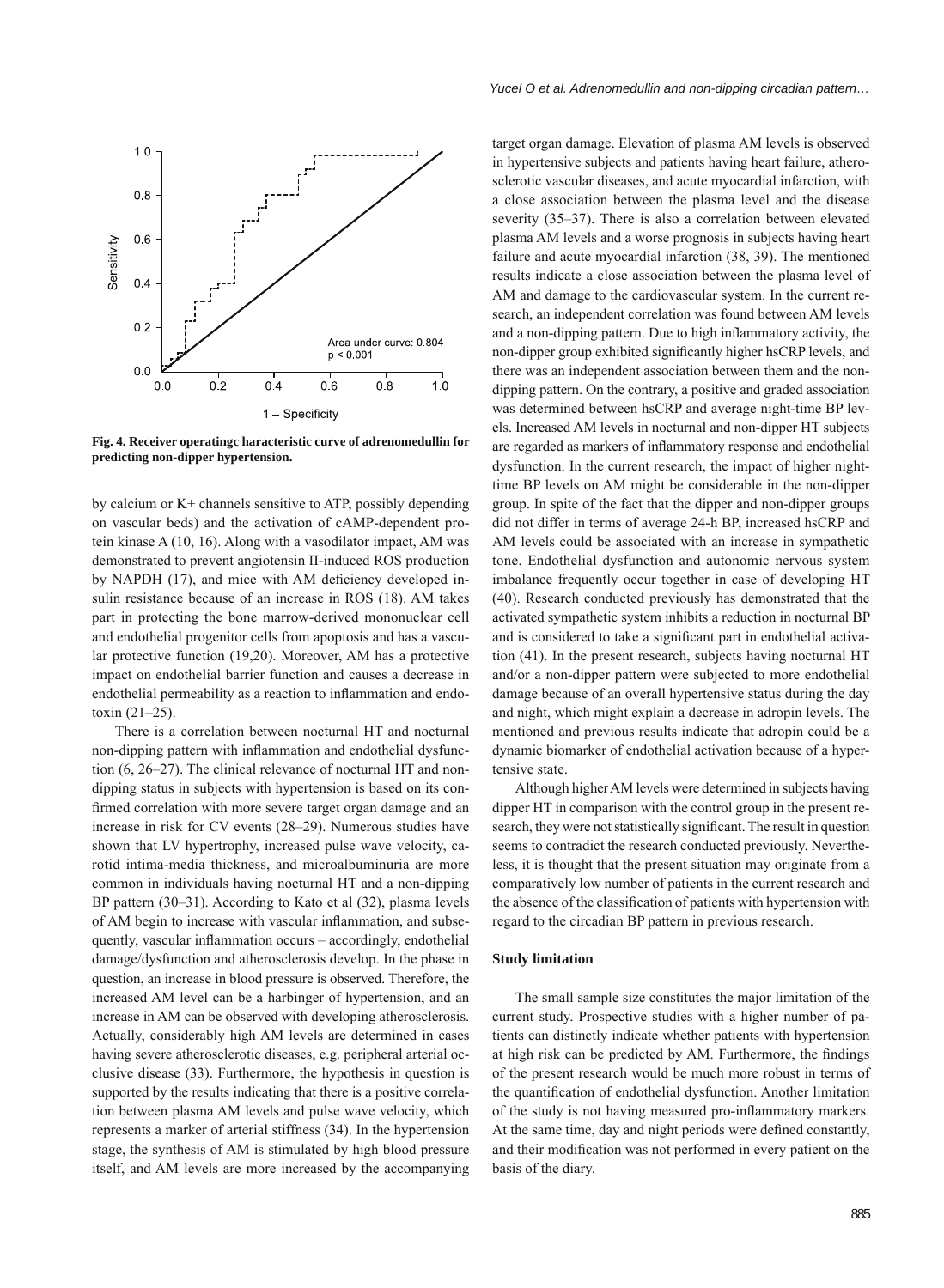881 – 887

# **Conclusion**

As a result, there was a significantly positive association between absolute night-time BP and AM levels. Moreover, the nondipper group had higher circulatory AM levels in comparison with the dipper group and normotensive subjects. There was an independent association between AM and hsCRP and a non-dipping pattern. Based on the mentioned results, it is suggested that elevated AM levels in patients with non-dipper hypertension could be correlated with a longer exposure time to high BP during the day and night. Thus, AM could be a potential marker for the quantification of endothelial activation in individuals with hypertension and might take part in choosing patients with hypertension that are at higher risk or target organ damage.

## **References**

**1. Kannel W.** Blood pressure as a cardiovascular risk factor. JAMA 1996; 275: 1571–1576.

**2. Panza JA, Quyyumi AA, Brush JE, Epstein SE.** Abnormal endothelium-dependent vascular relaxation in patients with essential hypertension. N Engl J Med 1990; 323: 22–27.

**3. Redon J, Plancha E, Swift PA, Pons S, Muñoz J, Martinez F.** Nocturnal blood pressure and progression to end-stage renal disease or death in nondiabetic chronic kidney disease stages 3 and 4. J Hypertens 2010; 28: 602–607.

**4. Fagard RH, Celis H, Thijs L, Staessen JA, Clement DL, De Buyzere ML et al.** De.Daytime and nighttime blood pressure as predictors of death and cause-specific cardiovascular events in hypertension. Hypertension 2008 Jan; 51 (1): 55–61.

**5. Friedman O, Logan AG.** Can nocturnal hypertension predict cardiovascular risk? Integr Blood Press Control 2009; 2: 25–37.

**6. Routledge FS, Hinderliter AL, McFetridge-Durdle J, Blumenthal JA, Paine NJ, Sherwood A.** Endothelial function in postmenopausal women with nighttime systolic hypertension. Menopause 2015; 22: 857–863.

**7. Yan B, Peng L, Han D, Sun L, Dong Q, Yang P et al.**Blood pressure reverse-dipping is associated with early formation of carotid plaque in senior hypertensive patients. Medicine (Baltimore) 2015; 94: 604.

**8. Kitamura K, Kangawa K, Kawamoto M, Ichiki Y, Nakamura S, Matsuo H et al.** Adrenomedullin: a novel hypotensive peptide isolated from human pheochromocytoma. Biochem Biophys Res Commun 1993; 192: 553–560.

**9. Sugo S, Minamino N, Kangawa K, Miyamoto K, Kitamura K, Sakata J et al.** Endothelial cells actively synthesize and secrete adrenomedullin. Biochem Biophys Res Commun 1994; 201: 1160–1166.

**10. Passaglia P, Gonzaga NA, Tirapelli DP, Tirapelli LF, Tirapelli CR.** Pharmacological characterisation of the mechanisms underlying the relaxant effect of adrenomedullin in the rat carotid artery. J Pharm Pharmacol 2014; 66: 1734–1746.

**11. Kamitani S, Asakawa M, Shimekake Y, Kuwasako K, Nakahara K, Sakata T.** The RAMP2/CRLR complex is a functional adrenomedullin receptor in human endothelial and vascular smooth muscle cells. FEBS Lett 1999; 448: 111–114.

**12. Frayon S, Cueille C, Gnidéhou S, de Vernejoul MC, Garel JM.** Dexamethasone increases RAMP1 and CRLR mRNA expressions in human vascular smooth muscle cells. Biochem Biophys Res Commun 2000; 270: 1063–1067.

**13. Sumimoto T, Nishikimi T, Mukai M, Matsuzaki K, Murakami E, Takishita S et al.** Plasma adrenomedullin concentrations and cardiac and arterial hypertrophy in hypertension. Hypertension 1997; 30: 741–745.

**14. Terata K, Miura H, Liu Y, Loberiza F, Gutterman DD.** Human coronary arteriolar dilation to adrenomedullin: role of nitric oxide and K (+) channels. Am J Physiol Heart Circ Physiol 2000; 279: 2620–2626.

**15. Nishimatsu H, Suzuki E, Nagata D, Moriyama N, Satonaka H, Walsh K et al.** Adrenomedullin induces endothelium-dependent vasorelaxation via the phosphatidylinositol 3-kinase/Akt-dependent pathway in rat aorta. Circ Res 2001; 89: 63–70.

**16. Ross GR, Yallampalli C.** Endothelium-independent relaxation by adrenomedullin in pregnant rat mesenteric artery: role of cAMP-dependent protein kinase A and calcium-activated potassium channels. J Pharmacol Exp Ther 2006; 317: 1269–1275.

**17. Yoshimoto T, Gochou N, Fukai N, Sugiyama T, Shichiri M, Hirata Y.** Adrenomedullin inhibits angiotensin II-induced oxidative stress and gene expression in rat endothelial cells. Hypertens Res 2005; 28: 165–172.

**18. Shimosawa T, Ogihara T, Matsui H, Asano T, Ando K, Fujita T.** Deficiency of adrenomedullin induces insulin resistance by increasing oxidative stress. Hypertension 2003; 41: 1080–1085.

**19. Iwase T, Nagaya N, Fujii T, Itoh T, Ishibashi-Ueda H, Yamagishi M et al.** Adrenomedullin enhances angiogenic potency of bone marrow transplantation in a rat model of hindlimb ischemia. Circulation 2005; 111: 356–362.

**20. Kong XQ, Wang LX, Yang CS, Chen SF, Xue YZ, Liu YH.** Effects of adrenomedullin on the cell numbers and apoptosis of endothelial progenitor cells. Clin Invest Med 2008; 31: 117–122.

**21. Temmesfeld-Wollbrück B, Hocke AC, Suttorp N, Hippenstiel S.** Adrenomedullin and endothelial barrier function. Thromb Haemost 2007; 98: 944–951.

**22. Honda M, Nakagawa S, Hayashi K, Kitagawa N, Tsutsumi K, Nagata I et al.**Adrenomedullin improves the blood-brain barrier function through the expression of claudin-5. Cell Mol Neurobiol 2006; 26: 109–118.

**23. Dohgu S, Sumi N, Nishioku T, Takata F, Watanabe T, Naito M et al.** Cyclosporin A induces hyperpermeability of the blood-brain barrier by inhibiting autocrine adrenomedullin-mediated up-regulation of endothelial barrier function. Eur J Pharmacol 2010; 644: 5–9.

**24. Onur OE, Guneysel O, Akoglu H, Denizbasi A, Onur E.** Adrenomedullin reduces the severity of cerulein-induced acute pancreatitis. Peptides 2007; 28: 2179–2183.

**25. Hippenstiel S, Witzenrath M, Schmeck B, Hocke A, Krisp M, Krüll M et al.** Adrenomedullin reduces endothelial hyperpermeability. Circ Res 2002; 91: 618–625.

**26. Sarrazin S, Adam E, Lyon M, Depontieu F, Motte V, Landolfi C et**  al. Endocan or endothelial cell specific molecule-1 (ESM-1): a potential novel endothelial cell marker and a new target for cancer therapy. Biochim Biophys Acta.2006; 1765: 25–37.